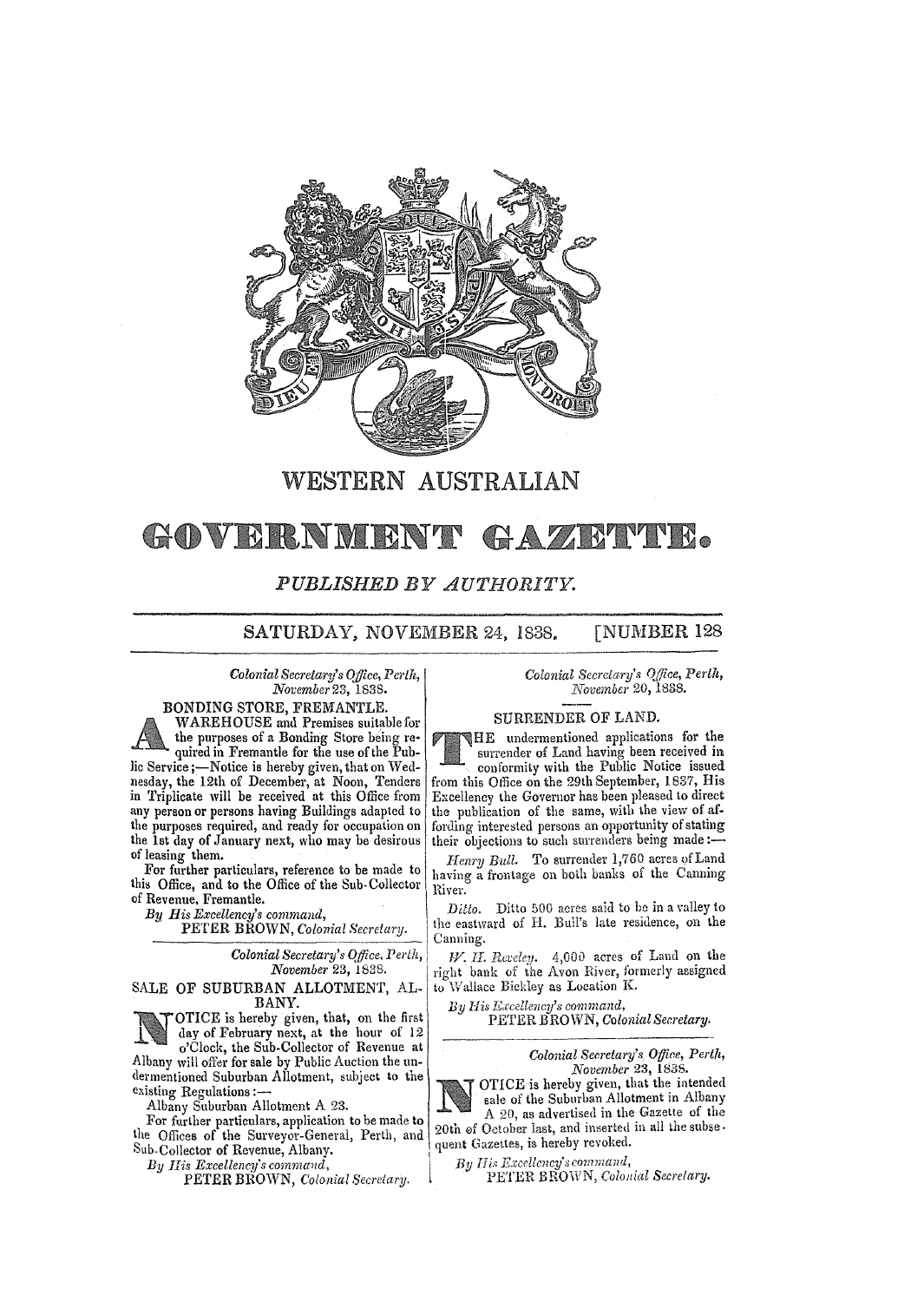# $[211]$

A BSTRACT of Sums received by the Colonial Treasurer on Account of the Colony of Western Australia during the Quarter ending 30th September, 1838.

| HEADS OF REVENUE.                                                    |                  |                     |            |           |                      |            |                     |            |                      |          |        |
|----------------------------------------------------------------------|------------------|---------------------|------------|-----------|----------------------|------------|---------------------|------------|----------------------|----------|--------|
|                                                                      | REGULAR REVENUE. |                     |            |           |                      |            |                     |            | £                    | s.       | d.     |
| Duty on Imported Spirits<br>Fees of Office                           |                  | $\sim$              |            | . .       |                      | $^{\circ}$ |                     | $^{\circ}$ | 525<br>30            | 18<br>13 | €<br>3 |
| Rent of Spirits in Bond                                              | $\bullet$        | $\bullet$           | $\bullet$  | $\cdot$ . | $\ddot{\phantom{1}}$ | . .        | $\bullet$           |            | 2                    | 6        | 9      |
| Post Office Department                                               |                  |                     |            |           | $\bullet$            |            | $\cdot$ .           |            | 9                    | 17       | 3      |
|                                                                      |                  |                     |            |           |                      |            |                     |            | 568                  | 15       | 3      |
|                                                                      | CASUAL REVENUE.  |                     |            |           |                      |            |                     |            |                      |          |        |
| Sale of Crown Land                                                   |                  | $\bullet$ $\bullet$ |            |           |                      |            |                     |            | 14                   | 10       | 0      |
| Sale of Old Stores, Buildings, &c.                                   |                  |                     | $^{\circ}$ |           | $\ddot{\phantom{0}}$ |            | $\bullet$ $\bullet$ |            | 60                   | 10       | 6      |
| Repayment of Loans                                                   |                  | 9.8                 |            |           |                      | . .        |                     |            | 144                  | 5        | 8      |
|                                                                      |                  |                     |            |           |                      |            |                     |            | 219                  | 6        | 2      |
|                                                                      | RECEIPTS IN AID. |                     |            |           |                      |            |                     |            |                      |          |        |
| By Drafts on Commissariat Chest on Account of Parliamentary Estimate |                  |                     |            |           |                      |            |                     |            | 1,370                | 19       | 4      |
|                                                                      |                  |                     |            |           |                      |            |                     |            | Total Revenue £2,159 | $\theta$ | 9      |

Statement of Disbursements made by the Colonial Treasurer on Account of the Colony Western Australia for the Quarter ending 30th September, 1838. SERVICE.

|                                     |                      | SALARIES.            |                      |                      |                      |                      |                      |                      |                      |                      | £                     | 8.              | d.                      |
|-------------------------------------|----------------------|----------------------|----------------------|----------------------|----------------------|----------------------|----------------------|----------------------|----------------------|----------------------|-----------------------|-----------------|-------------------------|
| Governor's Office                   |                      |                      | $\cdot$              |                      |                      |                      | . .                  |                      | $^{\circ}$           |                      | 237                   | 10              | $\theta$                |
| Colonial Secretary's Office         |                      | $^{\circ}$           |                      | $\ddot{\phantom{1}}$ |                      | $\ddot{\phantom{0}}$ |                      | $\ddot{\phantom{0}}$ |                      |                      | 156                   | 5               | $\theta$                |
| Survey Office                       |                      |                      | $\ddot{\bullet}$     |                      | $\ddot{\phantom{a}}$ |                      | $^{\circ}$           |                      | $\ddot{\phantom{a}}$ |                      | 179                   | 19              | $5\frac{1}{2}$          |
| Colonial Chaplain                   |                      | . .                  |                      |                      |                      | $\cdot$ $\cdot$      |                      |                      | $\bullet \bullet$    |                      | 62                    | ΊÙ              | $\overline{0}$          |
| Commissioner of Civil Court         |                      |                      | $\ddot{\phantom{a}}$ |                      | $\ddot{\phantom{0}}$ |                      | . .                  |                      | $\ddot{\phantom{1}}$ |                      | 75                    | $\Omega$        | $\theta$                |
| Advocate-General                    |                      | $\ddot{\phantom{a}}$ |                      |                      |                      | $\ddot{\phantom{0}}$ |                      |                      | $\bullet$            |                      | 75                    | 0               | $\theta$                |
| <b>Colonial Surgeon</b>             | $\ddot{\phantom{0}}$ |                      | $\ddot{\phantom{1}}$ |                      | $\ddot{\phantom{0}}$ |                      | $\ddot{\phantom{0}}$ |                      |                      |                      | 68                    | $\mathbf s$     | 9                       |
| Sheriff                             |                      | $\ddot{\phantom{a}}$ |                      | $\ddot{\phantom{0}}$ |                      | . .                  |                      |                      | $\ddot{\phantom{0}}$ |                      | 25                    | $\Omega$        | $\theta$                |
| Clerk of the Peace                  | $\ddot{\phantom{1}}$ |                      |                      |                      | $\ddot{\phantom{1}}$ |                      | $\ddot{\phantom{1}}$ |                      | . .                  |                      | 25                    | 0               | $\theta$                |
| Registrar Clerk                     |                      | ٠.                   |                      | . .                  |                      | $\ddot{\bullet}$     |                      |                      | $^{\circ}$           |                      | 25                    | 0               | $\theta$                |
| Commandant                          | d o                  |                      | $\cdot$ $\cdot$      |                      | . .                  |                      | $\cdot$ $\cdot$      |                      | $\cdot$ $\cdot$      |                      | 46                    | $\Omega$        | $\theta$                |
| Treasurer                           |                      | $\ddot{\phantom{0}}$ |                      | $\ddot{\phantom{1}}$ |                      | $\ddot{\phantom{1}}$ |                      |                      | $\ddot{\bullet}$     |                      | 34                    | 10              | $\theta$                |
| <b>Registrar of Deeds</b>           | . .                  |                      | $\cdot$ $\cdot$      |                      | $^{\circ}$           |                      |                      |                      | $^{\circ}$           |                      | 25                    | $\theta$        | 0                       |
| Collector of Revenue                |                      | $\ddot{\phantom{0}}$ |                      | $\bullet$            |                      | $\ddot{\phantom{0}}$ |                      |                      | $\ddot{\phantom{1}}$ |                      | 50                    | $\theta$        | $\theta$                |
| Resident, Fremantle                 |                      |                      |                      |                      | $\bullet$            |                      | $\ddot{\phantom{a}}$ |                      | $\ddot{\phantom{1}}$ |                      | 25                    | $\theta$        | $\theta$                |
| Ditto, Guildford                    |                      |                      |                      | $\bullet$            |                      | $\ddot{\phantom{a}}$ |                      |                      | $\ddot{\phantom{0}}$ |                      | 25                    | $\theta$        | $\theta$                |
| Ditto, York                         | $^{\bullet}$         |                      | $^{\circ}$           |                      | $^{\circ}$           |                      | $^{\circ}$           |                      |                      | $\bullet$            | 25                    | 0               | $\theta$                |
| Ditto, Williams                     |                      | $\ddot{\phantom{0}}$ |                      | $\ddot{\phantom{0}}$ |                      | $\ddot{\phantom{a}}$ |                      |                      |                      |                      | 25                    | $\theta$        | $\theta$<br>$\theta$    |
| Ditto, Augusta<br>Harbour Master    | $^{\circ}$           |                      | $\ddot{\phantom{0}}$ |                      | $\ddot{\phantom{a}}$ |                      |                      |                      |                      | $^{\circ}$           | 25                    | $\Omega$        | $\theta$                |
| Schoolmasters                       |                      |                      |                      | $\ddot{\phantom{0}}$ |                      | $\bullet$            |                      |                      | $\bullet$ $\bullet$  |                      | 25                    | $\theta$        | 4                       |
| Civil Engineer                      |                      |                      | . .                  |                      | $\ddot{\phantom{1}}$ |                      | $^{\circ}$           |                      |                      | $\ddot{\phantom{0}}$ | 28                    | 6<br>6          | $\overline{\mathbf{s}}$ |
| Constables                          |                      | a a                  |                      |                      |                      | $\bullet$            |                      |                      | $\bullet$            |                      | 33<br>13              | 6               | $\mathbf{g}$            |
| Gaoler                              | . .                  |                      |                      |                      | e s                  |                      | $^{\circ}$           |                      |                      | $\bullet$            | 33                    | 6               | S                       |
|                                     |                      |                      |                      |                      |                      |                      |                      |                      |                      |                      |                       |                 |                         |
|                                     |                      |                      |                      |                      |                      |                      |                      |                      |                      |                      | Total Salaries £1,320 | 9               | $6\frac{1}{2}$          |
|                                     |                      | CONTINGENCIES.       |                      |                      |                      |                      |                      |                      |                      |                      |                       |                 |                         |
| Surveys and Explorations            |                      |                      |                      |                      |                      |                      |                      |                      |                      |                      | 175                   | 8               | $3\frac{3}{4}$          |
| Roads and Bridges                   |                      |                      |                      |                      |                      |                      |                      |                      |                      |                      | 41                    | 19              | $\theta$                |
| <b>Collection of Revenue</b>        |                      |                      |                      |                      |                      |                      |                      | $\ddot{ }$           |                      | $\ddot{\phantom{1}}$ | 60                    | 8               | $\theta$                |
| Administration of Justice           |                      |                      |                      |                      | ٠                    |                      |                      |                      |                      |                      | 207                   | 16              | 8                       |
| Relief to the Destitute             |                      |                      |                      |                      |                      |                      |                      |                      |                      | ø                    | 83                    | 6               | į                       |
| <b>Native Tribes</b>                |                      |                      |                      |                      |                      |                      |                      |                      |                      |                      | 41                    | 9               | 7                       |
| Maintenance of Colonial Vessel      |                      |                      |                      |                      |                      |                      |                      |                      |                      |                      | $_{11}$               | 1               | 11                      |
| Printing and Stationery             |                      |                      |                      |                      |                      |                      |                      |                      |                      |                      | 39                    | 14              | 3                       |
| Lodging Allowance Colonial Chaplain |                      |                      |                      |                      |                      |                      |                      |                      |                      |                      | 12                    | 10              | $\theta$                |
| Post Office Department              |                      |                      |                      |                      |                      |                      |                      |                      |                      |                      | 37                    | $\overline{1}0$ | $\hat{Q}$               |